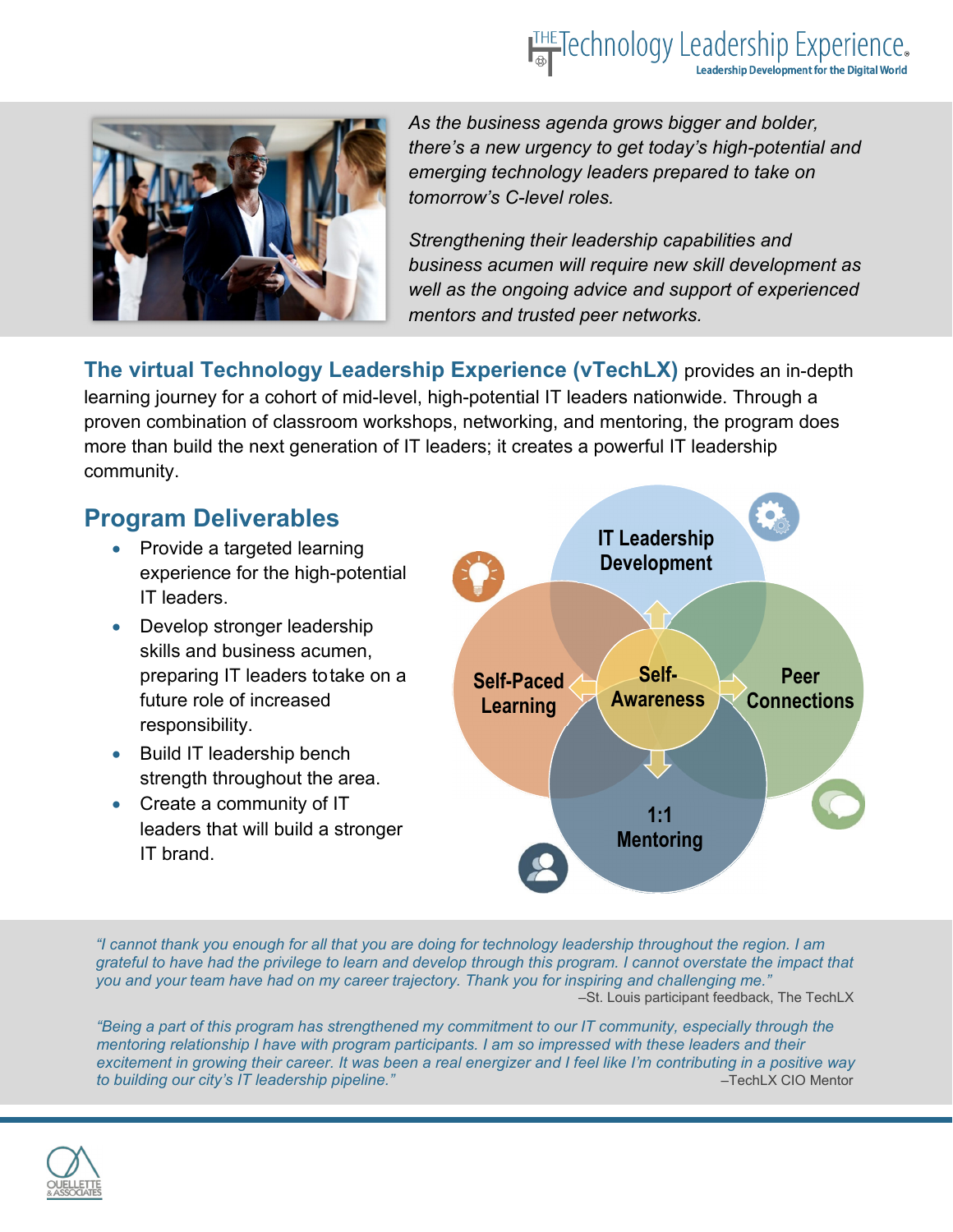# THE Technology Leadership Experience.

## **Program Components**

**Self-Awareness:** IT Skill Builder is an integral component of the vTechLX. A participant begins their leadership journey by evaluating themselves against 15 research-based competencies and having their direct manager evaluate them as well. Then, just before

graduating from the vTechLX, the participant will re-assess themselves to discover where they have grown.

Through IT Skill Builder's Self-Assessment, a participant has a full picture of their skills, strengths, and areas of opportunity. Participants can also share their report with their manager and mentor to facilitate career discussion, receive targeted feedback, and to help identify and prioritize areas of focus.



**IT Leadership Development:** Every eight weeks or so throughout the program, participants attend a workshop covering core skills with a focus on practical application in reallife IT situations. Led by former C-level IT executives, the workshops are highly engaging, rolled out in Adobe Connect for the optimal virtual learning experience, and utilizing role plays and case studies for interactive practice.

*Leading in a Technology Organization (two 3-hour modules)* focuses on some of the most critical skills of effective leadership such as purpose, goals and vision, inspiring others, emotional intelligence, diversity and inclusion, delegation and decision making.

*IT Consulting Skills – Becoming a Trusted Advisor (four 3-hour modules)* builds participants' trust and influencing skills, increases their communication skills, and helps them



to build deeper relationships with their internal and external stakeholders.

*Marketing a Technology Organization (four 3-hour modules)* gives participants a framework for communicating to others the value of a product/service, the IT organization, or themselves as an IT leader. It changes how the participants build support and buy-in by focusing on the benefits provided rather than technical features.